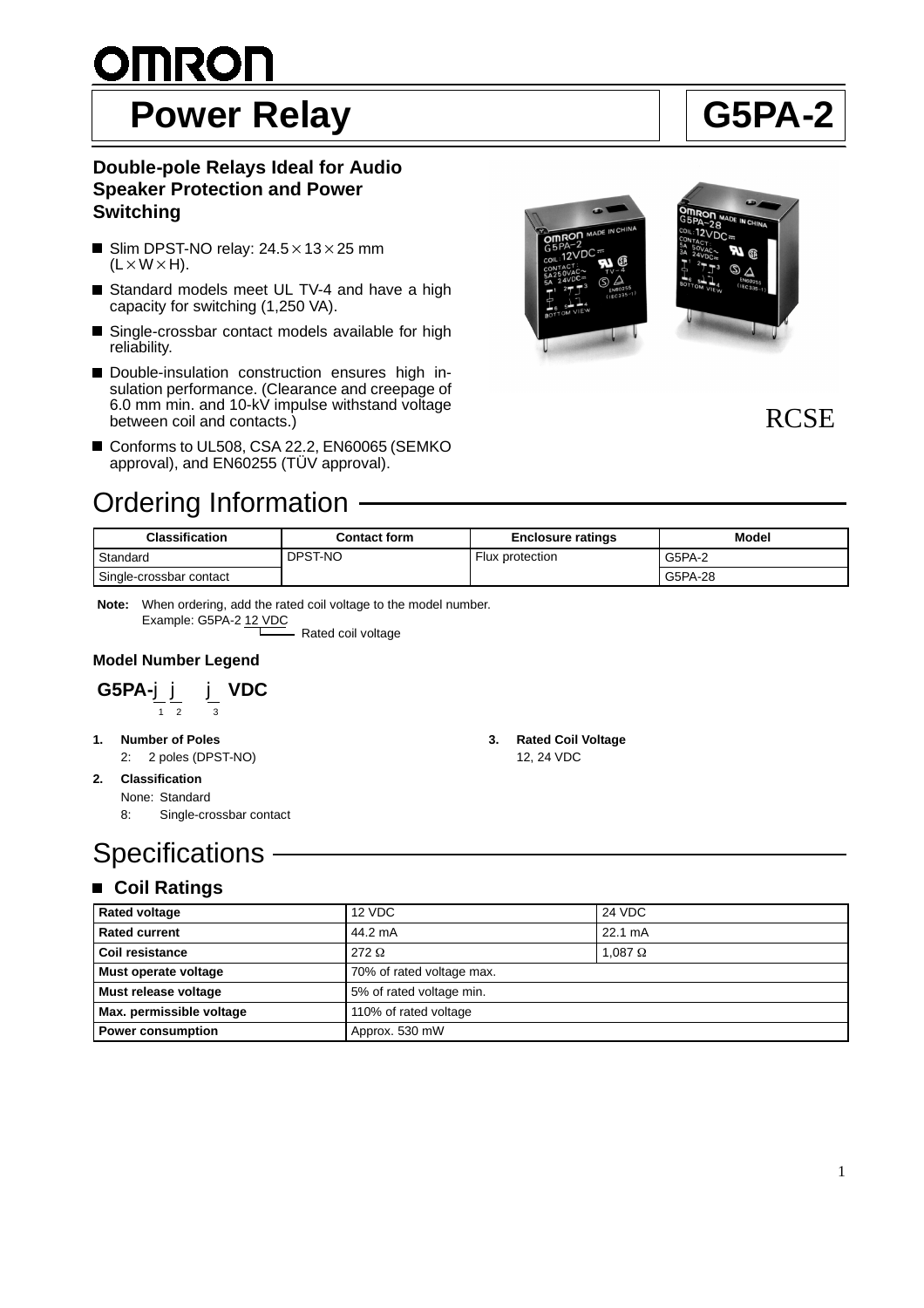#### **Contact Ratings**

| <b>Item</b>                | <b>G5PA-2</b>                                                    | G5PA-28                                                         |
|----------------------------|------------------------------------------------------------------|-----------------------------------------------------------------|
| <b>Rated load</b>          | 5 A at 250 VAC; 5 A at 24 VDC,<br>resistive load $(cos\phi = 1)$ | 5 A at 50 VAC; 3 A at 24 VDC,<br>resistive load $(cos\phi = 1)$ |
| <b>Rated carry current</b> | 5 A                                                              |                                                                 |
| Max. switching voltage     | 250 VAC, 24 VDC                                                  | 50 VAC, 24 VDC                                                  |
| Max. switching current     | 5 A                                                              |                                                                 |
| Max. switching power       | l,250 VA, 120 W                                                  | 250 VA, 72 W                                                    |

**Note:** P level:  $\lambda_{60} = 0.1 \times 10^{-6}$  operations (with an operating frequency of 120 operations/min)

#### **Characteristics**

| ltem                         | <b>G5PA-2</b>                                                                                                                                                                                   | G5PA-28                |
|------------------------------|-------------------------------------------------------------------------------------------------------------------------------------------------------------------------------------------------|------------------------|
| <b>Contact resistance</b>    | 100 m $\Omega$ max.                                                                                                                                                                             | 50 m $\Omega$ max.     |
| Operate time                 | $15$ ms max.                                                                                                                                                                                    |                        |
| Release time                 | 5 ms max.                                                                                                                                                                                       |                        |
| <b>Insulation resistance</b> | $1,000$ M $\Omega$ min. (at 500 VDC)                                                                                                                                                            |                        |
| Dielectric strength          | 4,000 VAC 50/60 Hz for 1 min between coil and contacts<br>1,000 VAC 50/60 Hz for 1 min between contacts of same polarity<br>2,000 VAC 50/60 Hz for 1 min between contacts of different polarity |                        |
| Impulse withstand voltage    | 10,000 V (1.2 x 50 $\mu$ s) between coil and contacts                                                                                                                                           |                        |
| Vibration resistance         | Destruction: 10 to 55 Hz, 1.5-mm double amplitude<br>Malfunction: 10 to 55 Hz, 1.5-mm double amplitude                                                                                          |                        |
| <b>Shock resistance</b>      | Destruction: 1,000 m/s <sup>2</sup><br>Malfunction: 100 m/s <sup>2</sup>                                                                                                                        |                        |
| Life expectancy              | Mechanical: 500,000 operations min.                                                                                                                                                             |                        |
|                              | Electrical: 100,000 operations min.                                                                                                                                                             | 50,000 operations min. |
| <b>Ambient temperature</b>   | Operating: $-25^{\circ}$ C to 70 $^{\circ}$ C (with no icing)                                                                                                                                   |                        |
| <b>Ambient humidity</b>      | Operating: 35% to 85%                                                                                                                                                                           |                        |
| Weight                       | Approx. 15 g                                                                                                                                                                                    |                        |

#### **Approved Standards**

#### **UL508 (File No. 41515)/CSA 22.2 No. 14 (File No. LR31928)**

| Model   | <b>Coil ratings</b> | <b>Contact ratings</b>                                                                                 |
|---------|---------------------|--------------------------------------------------------------------------------------------------------|
| G5PA-2  | 5, 6, 12, 24 VDC    | 5 A, 250 VAC (resistive load)<br>5 A, 120 VAC (resistive load)<br>5 A, 24 VDC (resistive load)<br>TV-4 |
| G5PA-28 |                     | 5 A, 50 VAC (resistive load)<br>3 A, 24 VDC (resistive load)<br>500 W, 120 VAC Tungsten                |

#### **SEMKO (File No. 9737033/9851138)**

| Model   | <b>Coil ratings</b> | <b>Contact ratings</b> |
|---------|---------------------|------------------------|
| G5PA-2  | 5 to 24 VDC         | 5 A/40 A, 250 VAC      |
| G5PA-28 |                     | 5 A, 50 VAC            |

#### **TÜV EN60255 (File No. R9750961)**

| Model   | <b>Coil ratings</b> | <b>Contact ratings</b>                                       |
|---------|---------------------|--------------------------------------------------------------|
| G5PA-2  | 15, 6, 12, 24 VDC   | 5 A, 120 VAC $(cos \phi = 1)$<br>$5 A$ , 24 VDC (L/R = 0 ms) |
| G5PA-28 |                     | $5 A, 50 VAC (cos\phi = 1)$<br>$3 A$ , 24 VDC (L/R = 0 ms)   |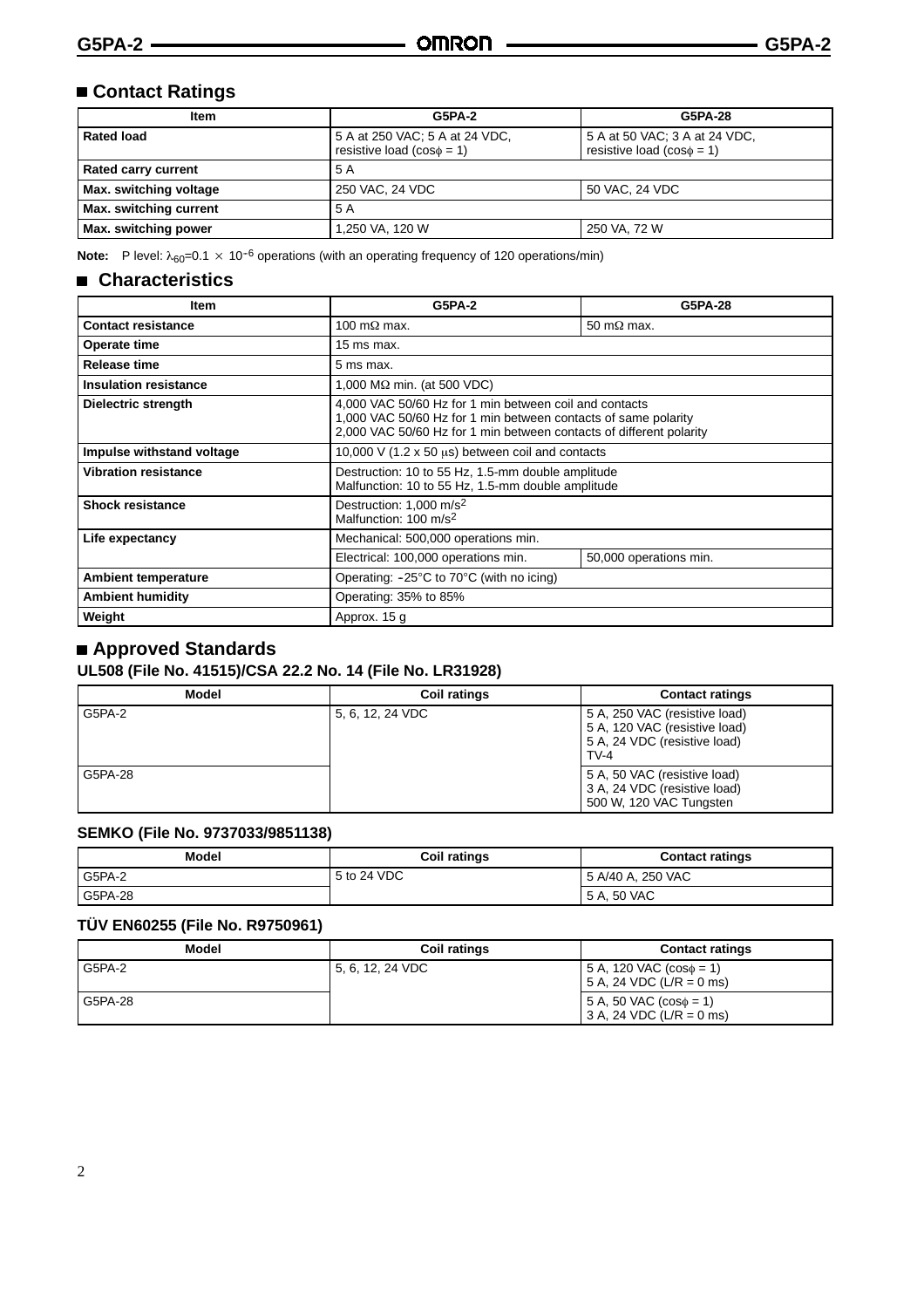### Reference Data

| Simulative load of power supply        |                                                                                       |                                                                                                   |
|----------------------------------------|---------------------------------------------------------------------------------------|---------------------------------------------------------------------------------------------------|
| <b>G5PA-2</b>                          | Electrical life expectancy:<br>Rated load:<br>Inrush current:<br>Operating frequency: | 25,000 operations<br>3 A at 50 VAC<br>40 A (O-P) with 4,700-us capacitor<br>1,800 operations/hour |
|                                        |                                                                                       |                                                                                                   |
| <b>Breaking ability for DC voltage</b> |                                                                                       |                                                                                                   |
| G5PA-28                                | Combination of voltage and resistance to break 20 operations                          |                                                                                                   |
|                                        | $4 \Omega$ at 45 VDC                                                                  |                                                                                                   |
|                                        | $6 \Omega$ or 8 $\Omega$ at 50 VDC                                                    |                                                                                                   |
|                                        | $8 \Omega$ at 55 VDC                                                                  |                                                                                                   |

### **Dimensions**

**Note:** All units are in millimeters unless otherwise indicated.



**ALL DIMENSIONS SHOWN ARE IN MILLIMETERS.** To convert millimeters into inches, multiply by 0.03937. To convert grams into ounces, multiply by 0.03527.

Cat. No. K111-E1-1